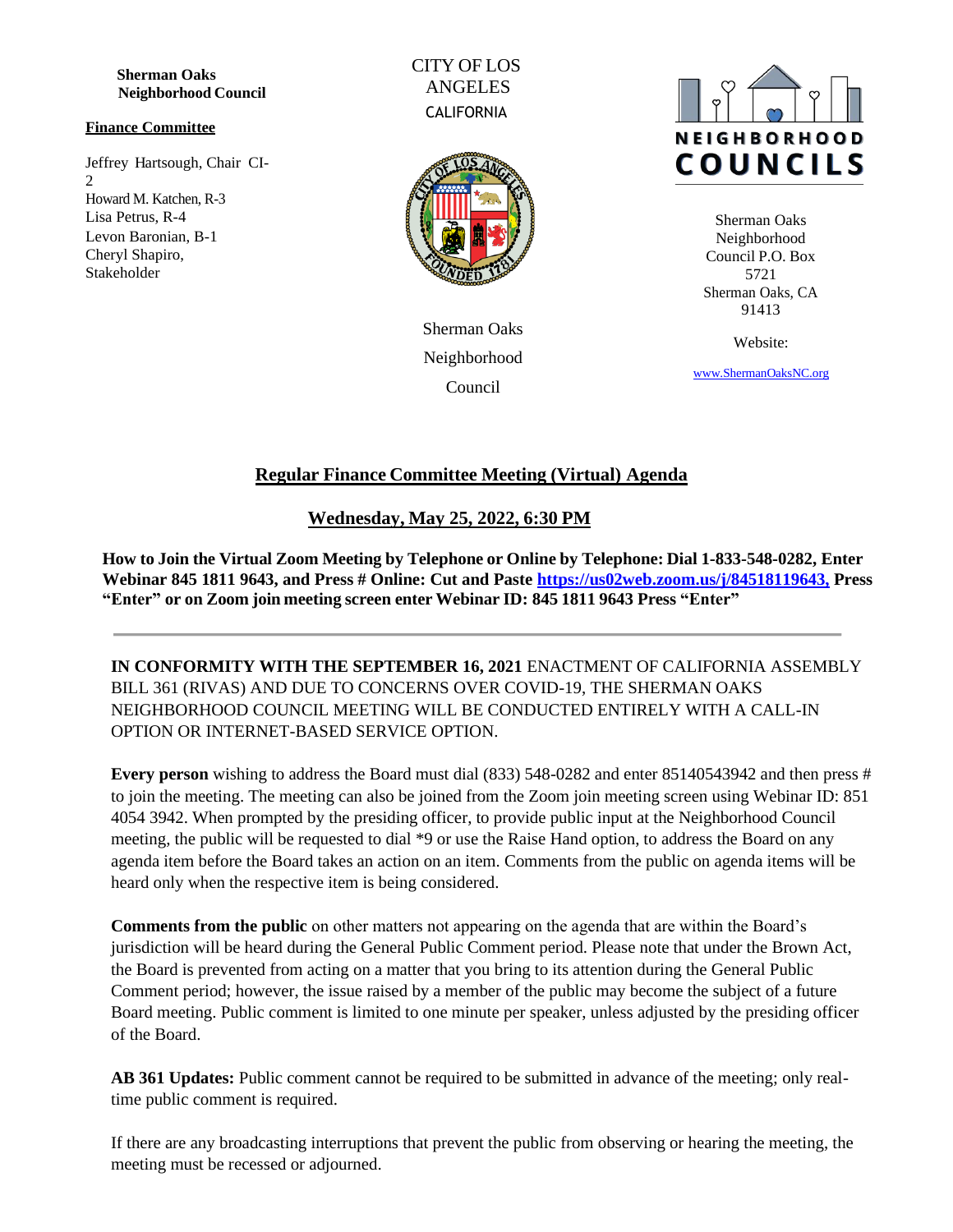Sherman Oaks Neighborhood Council Finance Committee Meeting Agenda, Wednesday, May 25, 2022, 6:30 pm *Page 2 of 3*

**If members of the public** are unable to provide public comment or be heard due to issues within the Neighborhood Council's control, the meeting must be recessed or adjourned.

**Any messaging** or virtual background is in the control of the individual board member in their personal capacity and does not reflect any formal position of the Neighborhood Council or the City of Los Angeles.

**The Neighborhood Council system** enables meaningful civic participation for all Angelenos and serves as a voice for improving government responsiveness to local communities and their needs. We are an advisory body to the City of Los Angeles, comprised of stakeholder volunteers who are devoted to the mission of improving our communities.

### **I. CALL TO ORDER & ROLL CALL**

- a. Call to Order by Chair, Jeffrey Hartsough
- b. Roll Call

## **II. ADMINISTRATIVE MOTIONS**

- a. A motion to approve the Minutes of the Wednesday, April 27, 2022, Finance Committee Meeting.
- b. A motion to approve the Minutes of the Friday, May 6, 2022, Special Finance Committee Meeting.

### **III. COMMENTS BY PUBLIC OFFICIALS**

### **IV. TREASURER'S REPORT**

a. Next Finance Committee Meeting will be held on June 29, 2022, at 6:30 p.m.

### **V. FUNDING MOTIONS – Action Items**

- **a. Action Item, Vote Required: Monthly Expenditure Report (MER).** A motion to approve Sherman Oaks Neighborhood Council's (SONC) Monthly Expenditure Report (MER) for the period ending April 31, 2022. *[The MER is posted on the](https://www.shermanoaksnc.org/assets/documents/7/meeting628a4b7c4f897.pdf) SONC [website under tonight's Finance Committee meeting's supporting](https://www.shermanoaksnc.org/assets/documents/7/meeting628a4b7c4f897.pdf)  [documents.](https://www.shermanoaksnc.org/assets/documents/7/meeting628a4b7c4f897.pdf)*
- **VI. Review FY 2022 expenditures** (See April MER)
- **VII. Preparation of FY 2023 Administrative Package** [Admin Packet Annual Budget Form](https://www.shermanoaksnc.org/assets/documents/7/meeting628a4efad01e4.pdf)
- **VIII. GENERAL PUBLIC COMMENT ON NON-AGENDA ITEMS**
	- **IX. FINANCE COMMITTEE BUSINESS**
	- **X. FINANCE COMMITTEE MEMBER ANNOUNCEMENTS**
	- **XI. ADJOURNMENT**